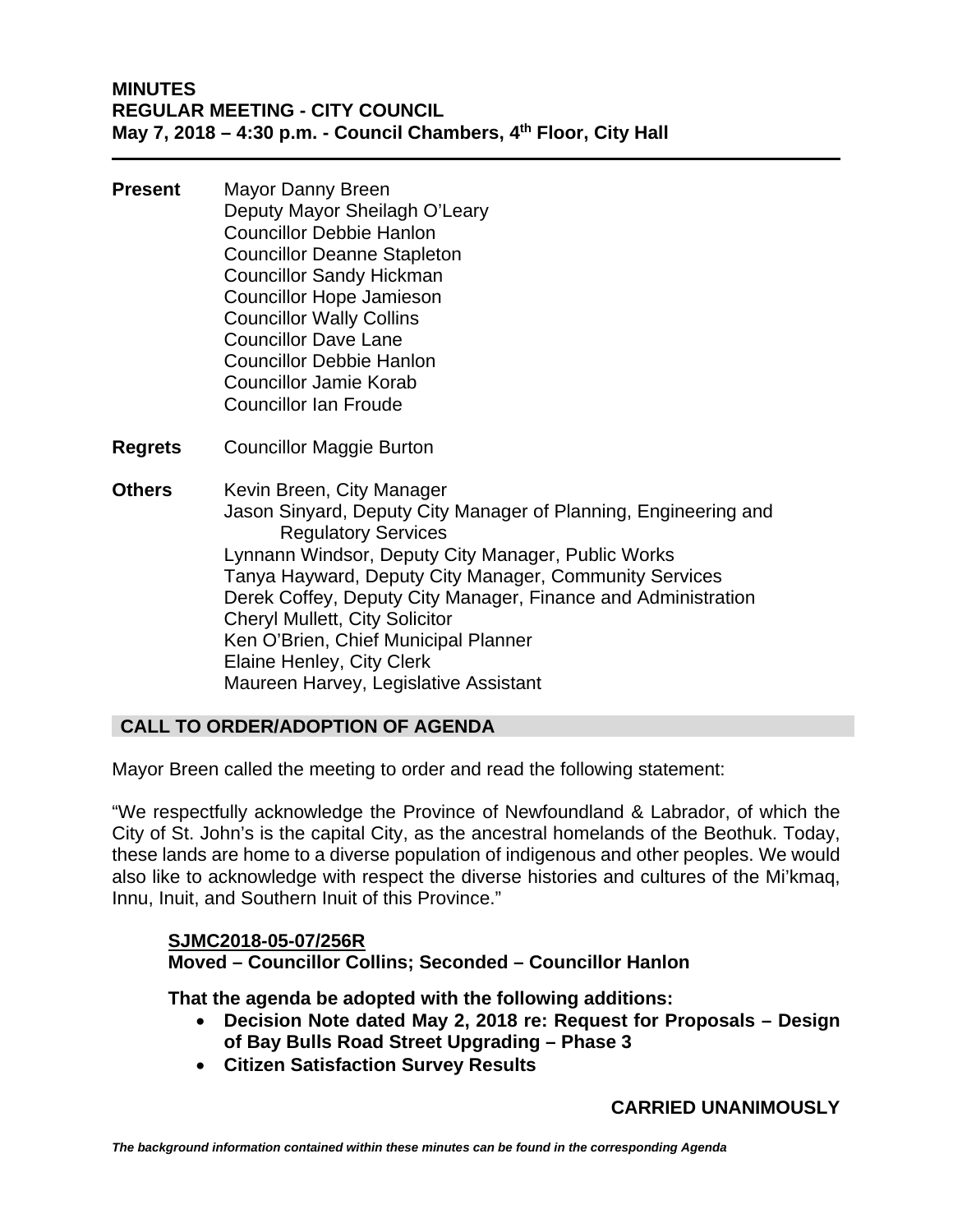# **ADOPTION OF MINUTES**

# **SJMC2018-05-07/257R**

**Moved – Councillor Lane; Seconded – Councillor Jamieson** 

**That the minutes of April 30, 2018 be adopted as presented.** 

 **CARRIED UNANIMOUSLY** 

# **Citizen Satisfaction Survey**

Mayor Breen reported on the results received from the Citizen Satisfaction Survey which is available on the City's website. The survey addresses quality of life, city services, capital and operating budget, spending and elections. Information is representative of the city as a whole and each of the five wards; results are weighted by age and gender based on the most recent census data.

# **NOTICES PUBLISHED**

 **23 Marconi Place**  Residential Medium Density (R1) Zone No submissions received

A Discretionary Use Application has been submitted requesting permission to occupy **23 Marconi Place** as a Home Occupation for a Nail & Hair Art Studio. The business occupies a floor area of approximately 23.2m<sup>2</sup> and will operate 9 a.m. – 10 p.m. Tuesday – Saturday. Appointment only and one (1) client per appointment. The applicant is the sole employee. On-site parking provided

**SJMC2018-05-07/258R Moved – Councillor Hickman; Seconded – Councillor Stapleton** 

**That the discretionary use application requesting permission to occupy 23 Marconi Place as a Home Occupation for a Nail and Hair Art Studio be approved as presented.** 

 **CARRIED UNANIMOUSLY** 

 **15 Lucyrose Lane**  Residential Medium Density (R1) Zone No submissions received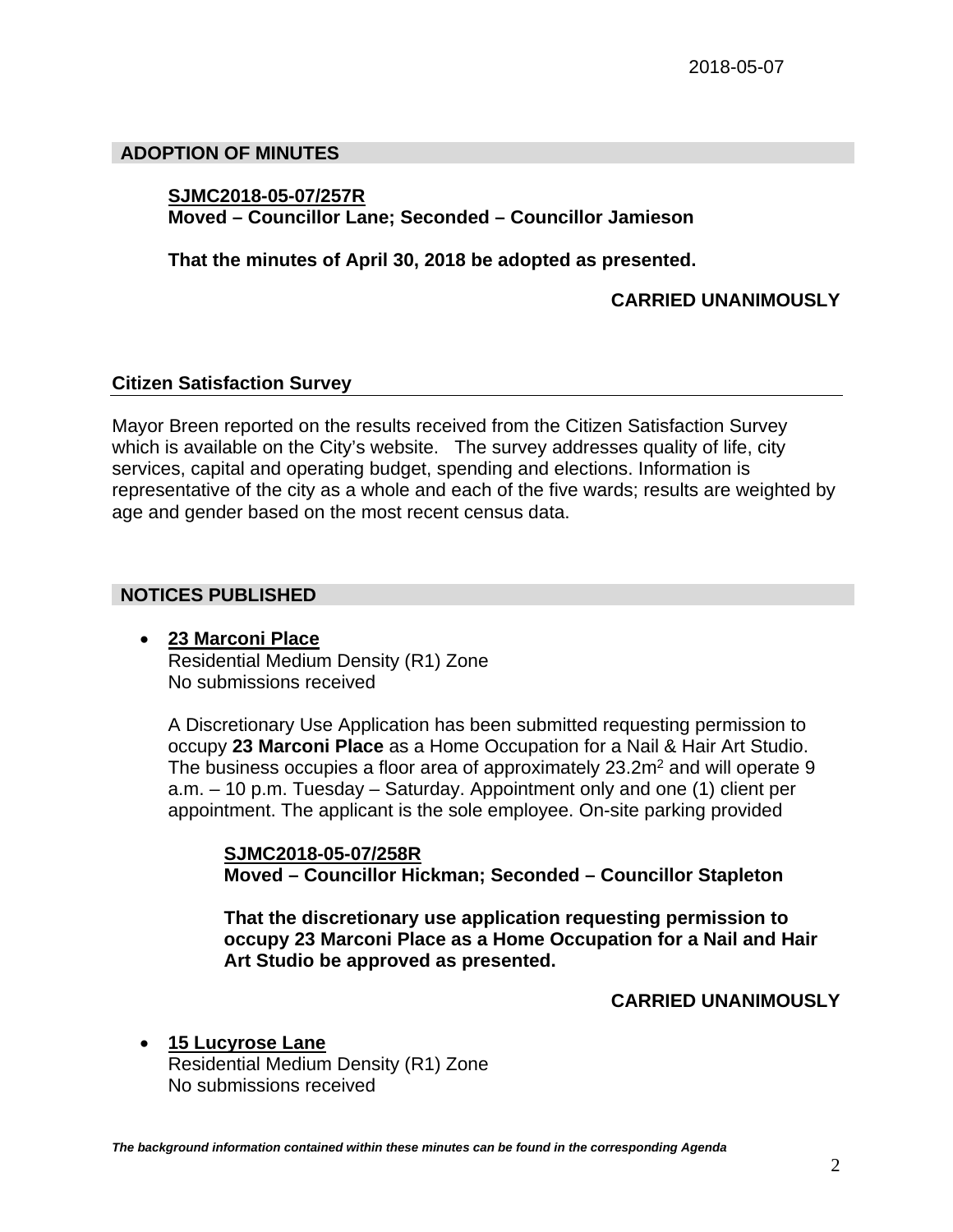A Discretionary Use application has been submitted requesting permission to occupy **15 Lucyrose Lane** as a Home Occupation for a Nail Studio. The business occupies a floor area of approximately 6.7 $m<sup>2</sup>$  and will operate 9 a.m.  $-$ 5 p.m. on Monday, Wednesday, Friday & Saturday, and 12 p.m. – 8 p.m. Tuesday & Thursday. There will be one (1) client per appointment, three (3) clients per day, within the hours of operation. The applicant is the sole employee. On-site parking provided.

#### **SJMC2018-05-07/259R**

**Moved – Councillor Hickman; Seconded – Councillor Stapleton** 

**That the discretionary use application requesting permission to occupy 15 Lucyrose Lane as a Home Occupation for a Nail Studio be approved as presented.** 

# **CARRIED UNANIMOUSLY**

# **5 Bates Hill**

Commercial Central Mixed (CCM) Zone 1 submission received (attached)

A Discretionary Use Application has been submitted by Chinched Bistro requesting Municipal approval for an Outdoor Eating Area for the restaurant located at **5 Bates Hill**. Food and alcohol will be served in the area, with an extension to the current Liquor License. The proposed area will be  $33.65 \text{ m}^2$ . The operating hours will be in conjunction with the restaurant hours of operation 11 a.m. – 3 p.m. and 5:30 p.m. – 10:00 p.m.

**SJMC2018-05-07/260R Moved – Councillor Lane; Seconded – Deputy Mayor O'Leary** 

**That the discretionary use application requesting approval for an outdoor eating area for the restaurant located at 5 Bates Hill be approved as presented.** 

#### **CARRIED UNANIMOUSLY**

#### **DEVELOPMENT PERMITS LIST**

Council considered as information, the above noted for the period of April 26, 2018 to May 3, 2018.

# **REQUISITIONS, PAYROLLS AND ACCOUNTS**

*The background information contained within these minutes can be found in the corresponding Agenda*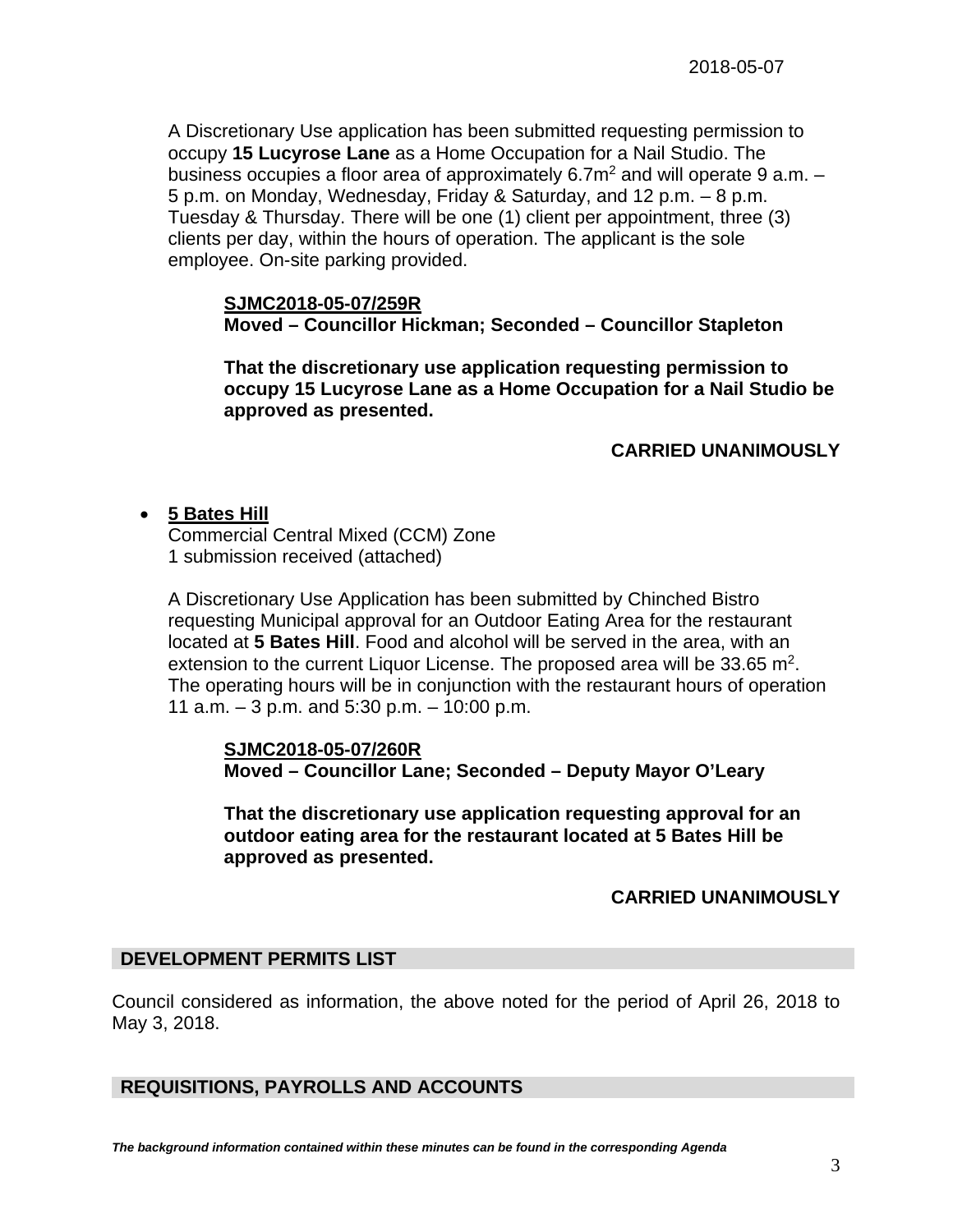Council considered the requisitions, payrolls and accounts for the week ending May 2, 2018.

### **SJMC2018-05-07/261R**

**Moved – Councillor Collins; Seconded – Councillor Jamieson** 

**That the requisitions, payrolls and accounts for the week ending May 2, 2018 in the amount of \$3,142,812.16 be approved as presented.** 

 **CARRIED UNANIMOUSLY** 

### **TENDERS/RFPS**

# **2018 Streets Rehabilitation Program**

Council considered the above noted.

**SJMC2018-05-07/262R Moved – Councillor Froude; Seconded – Councillor Collins** 

**That Council authorize the call for public tender for the 2018 Streets Rehabilitation Program** 

**CARRIED UNANIMOUSLY** 

#### **Tender 2018059 – Vehicle Towing Service**

Council considered the above noted.

**SJMC2018-05-07/263R Moved – Councillor Froude; Seconded – Deputy Mayor O'Leary** 

**That Council approve Tender 2018059 for Vehicle Towing Service to Peter's Auto Works Inc. in the amount of \$59,360.13** 

**CARRIED UNANIMOUSLY** 

**Tender 2018095 – Asphalt Crack Seal Program**  Council considered the above noted.

> **SJMC2018-05-07/264R Moved – Councillor Froude; Seconded – Councillor Korab**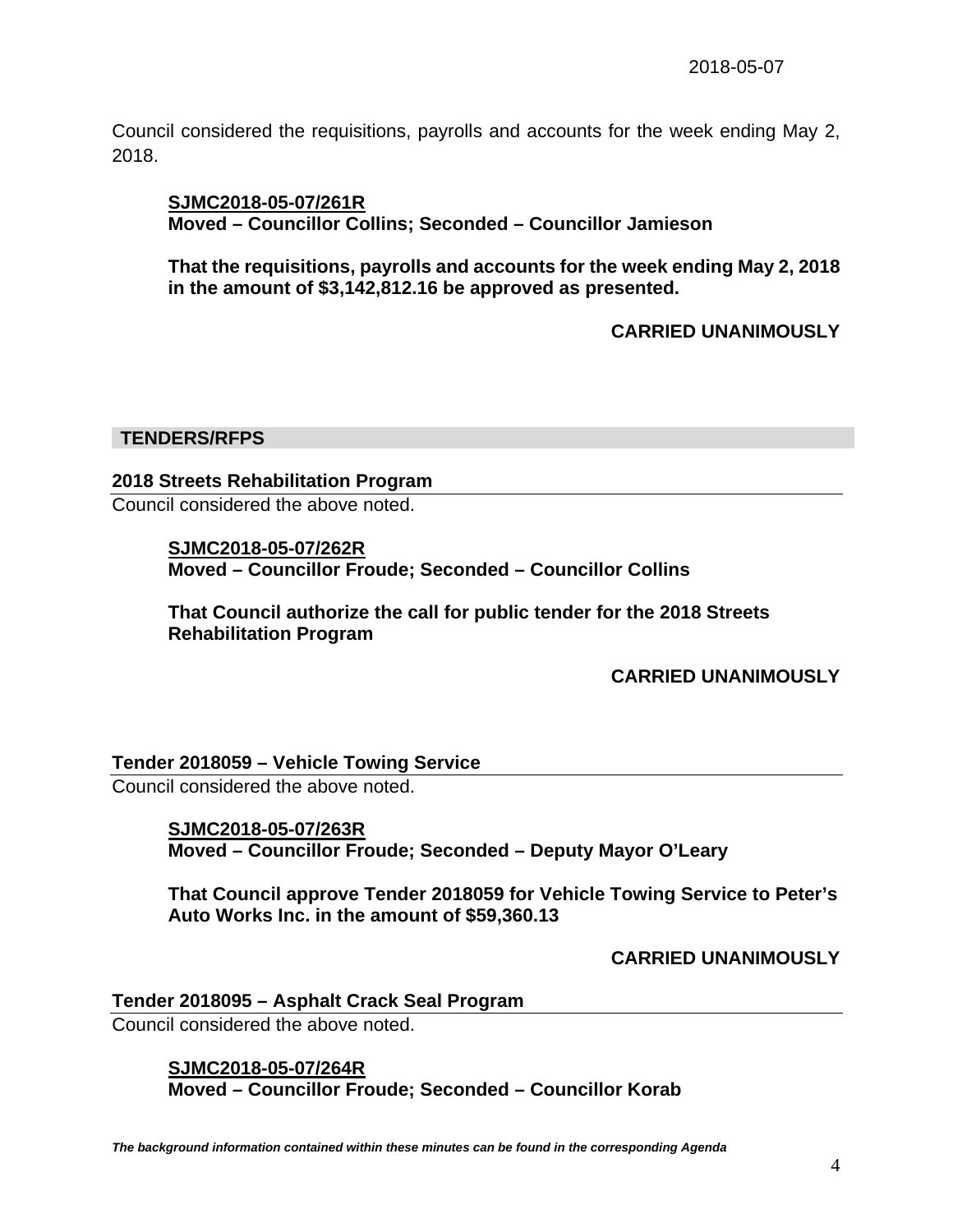**That Council approve Tender 2018095 to Crown Contracting Inc. in the amount of \$173,966.25** 

# **CARRIED UNANIMOUSLY**

**Decision Note dated May 2, 2018 re: Request for Proposals – Design of Bay Bulls Road Street Upgrading Phase 3** 

**SJMC2018-05-07/265R Moved – Councillor Froude; Seconded – Councillor Collins** 

**That engineering consulting services for Phase 3 of the design of Bay Bulls Road Street Upgrading project be awarded to SNC-Lavalin in the amount of \$411,460.80 (HST included).** 

# **CARRIED UNANIMOUSLY**

### **NEW BUSINESS**

# **E-Poll Ratification – Federation of Canadian Municipalities**

Council considered the above noted.

**SJMC2018-05-07/266R Moved – Councillor Hickman; Seconded – Councillor Froude** 

**That Council ratify an e-poll indicating agreement of a partnership with FCM which will allow the City to make application for a grant to fund a position with the City for up to two years to prepare the City in relation to climate change.** 

#### **CARRIED UNANIMOUSLY**

#### **OTHER BUSINESS**

**Decision Note dated May 2, 2018 re: Amendments to Commercial Maintenance By-Law, Residential Property Standards By-Law, Building By-Law, Plumbing By-Law and Electrical By-Law** 

Councillor Froude gave notice of motion that the next regular meeting of the St. John's Municipal Council, he will move to enact amendments to the following by-laws so as to include provisions for the current code standards for the National Building Code of Canada 2015, the National Plumbing Code of Canada 2015, the National Fire Code of